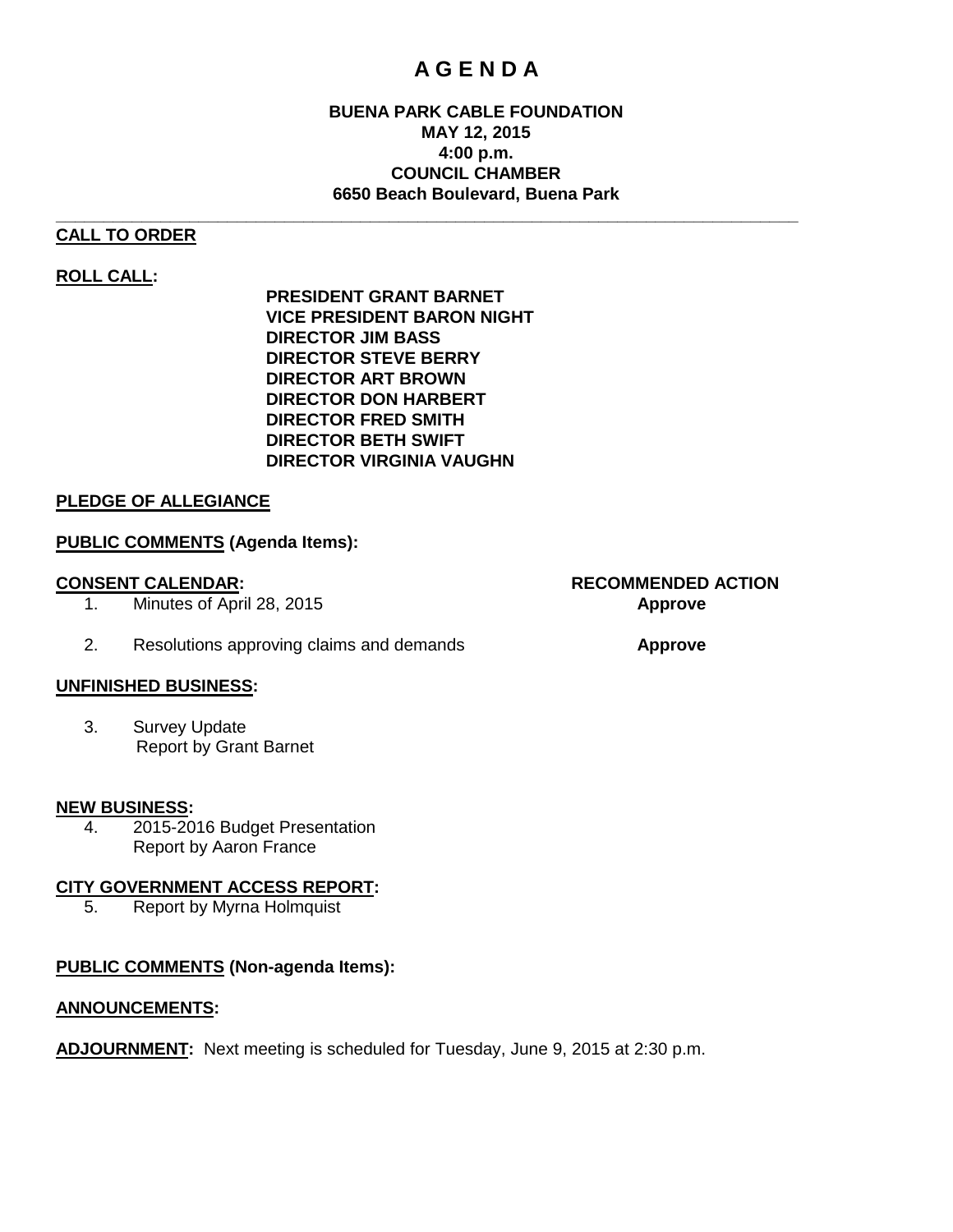#### **BUENA PARK CABLE FOUNDATION MINUTES OF MEETING April 28, 2015**

President Grant Barnet called the Buena Park Cable Foundation Meeting of April 28, 2015 to order at 4:04 p.m. in the Council Chamber, 6650 Beach Boulevard, Buena Park, California.

PRESENT: Barnet, Bass, Berry, Brown, Harbert, Night, Smith, Swift and Vaughn (entered at 4:19 pm)

ABSENT: None

### **ALSO PRESENT:**

Aaron France, Assistant to the City Manager, Myrna Holmquist, Communications and Marketing Manager, Dennis Varela, Accountant and Marsha Cook, Executive Assistant.

#### **PLEDGE OF ALLEGIANCE**

Beth Swift led the Pledge of Allegiance to the flag.

#### **PUBLIC COMMENTS (Agenda Items):**

There were no public comments.

#### **CONSENT CALENDAR:**

#### **MINUTES OF FEBRUARY 10, 2015**

#### **RESOLUTION APPROVING CLAIMS AND DEMANDS**

| MOTION: | Smith/Harbert to APPROVE the consent calendar.              |
|---------|-------------------------------------------------------------|
| AYES:   | Barnet, Bass, Berry, Brown, Harbert, Night, Smith and Swift |
| NOES:   | <b>None</b>                                                 |
| ABSENT: | Vaughn                                                      |

#### **UNFINISHED BUSINESS**

There was no unfinished business.

#### **NEW BUSINESS**

#### **Budget Preparation – Sub-Committee Selection**

Directors Night, Harbert, Barnet and Berry volunteered to serve on the Budget Preparation Sub-Committee.

#### **Scholarship Award Update**

Myrna Holmquist reported that there were three applicants for the Scholarship award that were interviewed by Scholarship Committee Members Barnet, Night and Vaughn. The applicants were Mandolin (Mandi) Ortiz, a Junior at Chapman University and a previous scholarship recipient, Justine Banal a Freshman at Fullerton College and Karolina Rivas a Cypress High School Senior.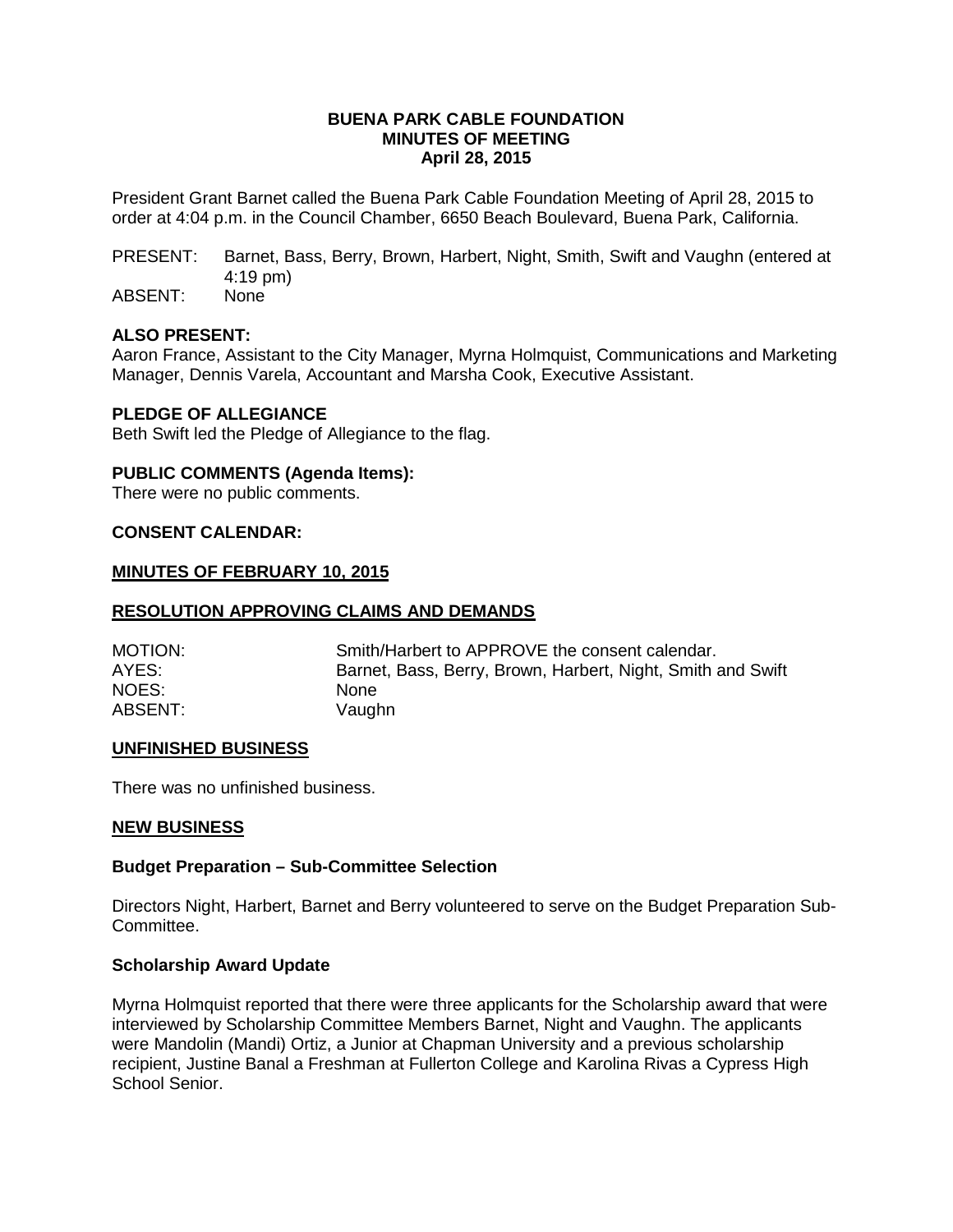BUENA PARK CABLE FOUNDATION April 28, 2015 PAGE 2

It was the recommendation of the Committee Members to split the \$5,000 Scholarship Award equally three-ways.

Myrna Holmquist announced that the presentations would be made at the City Council meeting May 12, 2015.

| MOTION: | Night/Harbert to APPROVE and split 3-ways a \$5,001.00      |
|---------|-------------------------------------------------------------|
|         | Scholarship Award amount.                                   |
| AYES:   | Barnet, Bass, Berry, Brown, Harbert, Night, Smith and Swift |
| NOES:   | <b>None</b>                                                 |
| ABSENT: | Vaughn                                                      |

#### **Purchase and professional installation of digital sound processor**

Aaron France reviewed the proposal from Western Audio Visual in the amount of \$12,253.90, to address the intermittent audio issues in the Council Chambers and improve the quality of the sound broadcasting.

Aaron asked if the Foundation would be willing to split the cost with the City for the upgrade.

In response to questions from Baron Night about manual override and an audio monitor, Doug Brodowski explained the status of the existing equipment and offered to work with Western Digital to see if improvements or changes could be made. He offered to collaborate with Baron and Grant to include their questions and ideas in the planning.

MOTION: Brown/Night to AMEND THE 2014-2015 BUDGET to appropriate \$6,200 from the undesignated reserve balance to the Capital Outlay Account for payment of half of the proposed amount. AYES: Barnet, Bass, Berry, Brown, Harbert, Night, Smith, Swift and Vaughn NOES: None ABSENT: None

#### **Survey Update**

Grant Barnet reported that Intern Lauren Orosco has been working on a programming survey for the Foundation and will provide an update at the May 12, 2015 meeting.

# **CITY GOVERNMENT ACCESS REPORT**

Myrna Holmquist reported that the programming currently airing on BPTV is a program on Water Conservation, the Spring episode of Buena Park Today, Spring Extravaganza, the Good Friday service, Relay-For-Life Golf Tournament, Adopt-A-Pet, Inside Buena Park Rock & Brews ground breaking, the All-City Track Meet, the Wall That Heals; Vietnam Memorial, Crime Watch – Every 15 Minutes, and Buena Park Children's Art Festival. Upcoming programs for production are Coffee with a Cop, the Grand Opening of Knott's Berry Farm's new 4-D ride, Buena Park PD Open House and the Buena Park BP Police Awards Luncheon.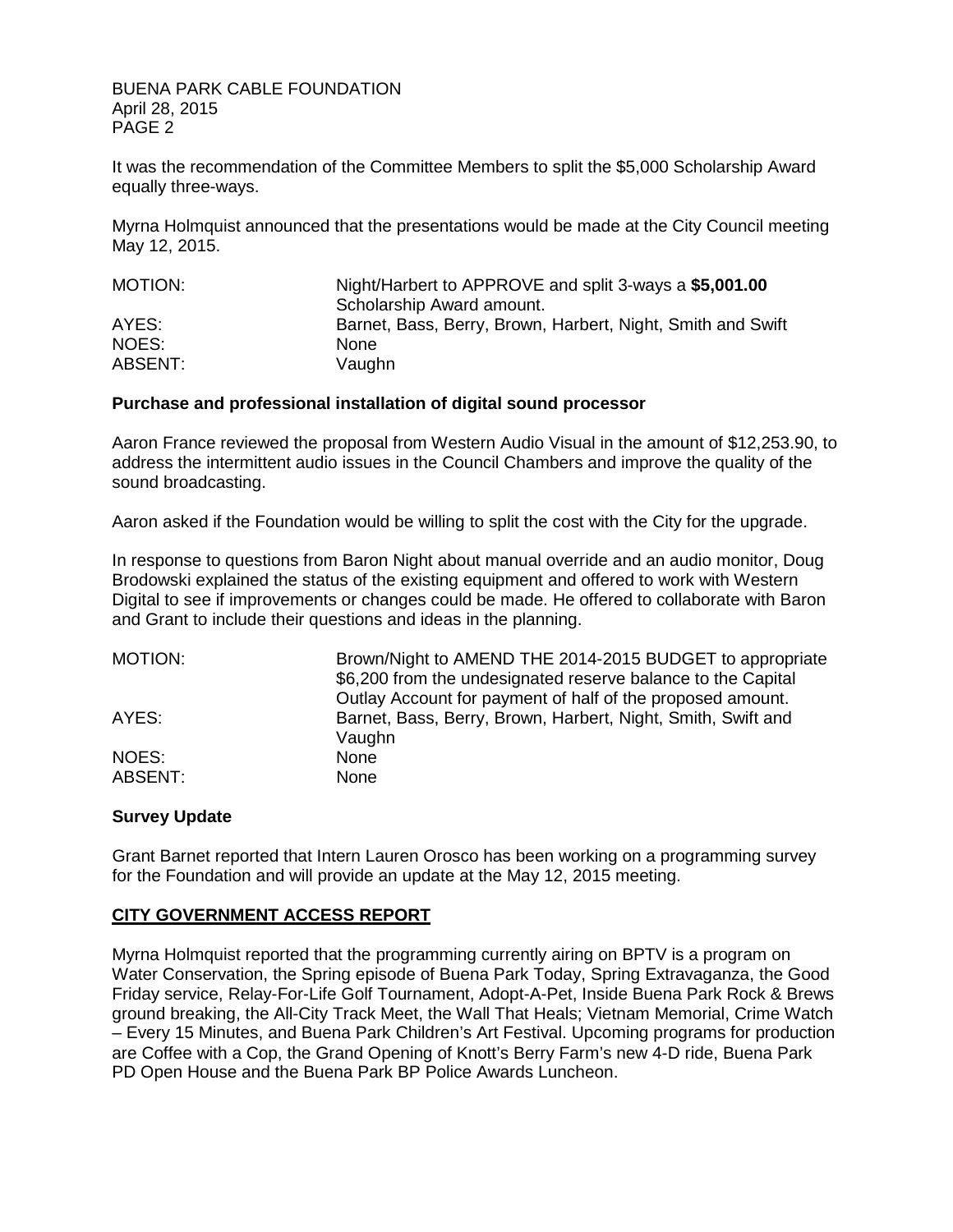BUENA PARK CABLE FOUNDATION April 28, 2015 PAGE 3

# **PUBLIC COMMENTS (Non-agenda Items):**

# **ANNOUNCEMENTS:**

#### **ADJOURNMENT:**

There being no further business, the meeting was adjourned at 4:37 p.m. The next meeting is scheduled for May 12, 2015 at 2:30 p.m.

### **ATTEST:**

Marsha Cook, Exec. Asst. Grant Barnet, President

\_\_\_\_\_\_\_\_\_\_\_\_\_\_\_\_\_\_\_\_\_\_\_\_\_\_\_\_\_ \_\_\_\_\_\_\_\_\_\_\_\_\_\_\_\_\_\_\_\_\_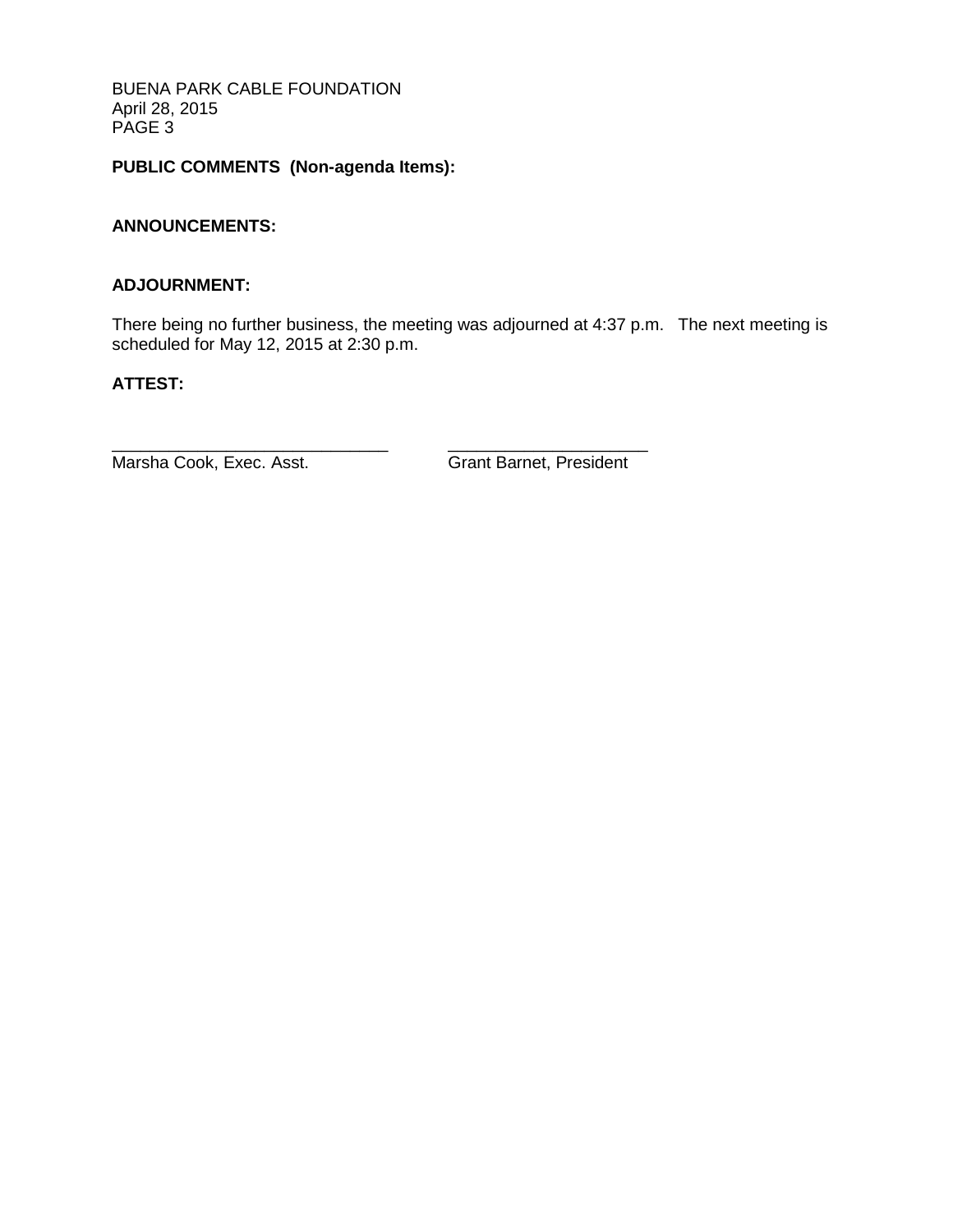#### **CITY OF BUENA PARK FOUNDATION CHECK REGISTER For FY 2014-2015**

| <b>Date</b> | <b>Vendor</b>        | <b>Description</b>                                                      | Invoice #              | Check# | <b>Amount</b> |
|-------------|----------------------|-------------------------------------------------------------------------|------------------------|--------|---------------|
| 4/8/2015    | City of Buena Park   | Repay City for 1099-2015 Tax Forms                                      | JAN 27, 2015           | 6590   | 32.54         |
| 4/8/2015    | Jane Cameron         | March Crime Watch #2, April Crime Watch #1                              | B1415-0324             | 6591   | 400.00        |
| 4/8/2015    | Mark Cloud           | April Crime Watch #1, City Council 03/24/15                             | 9726                   | 6592   | 1,060.00      |
| 4/8/2015    | Time Warner Cable    | Cable Service for April                                                 | APRIL-2015             | 6593   | 80.67         |
| 4/8/2015    | Vista Media Services | Inside BP Economic Development, Entertainment Project Corridor          | 376-15                 | 6594   | 900.00        |
| 4/8/2015    | Western Audio Visual | <b>Repair Switcher on-site</b>                                          | 9640                   | 6595   | 1.106.75      |
| 4/17/2015   | Mark Cloud           | April Crime Watch #2, Good Friday Service - St. Pius                    | 9729                   | 6596   | 1,175.00      |
| 4/17/2015   | Vista Media Services | Spring Eggstravaganza 2015, Relay for Life Golf Tournament              | 378-15, 379-15         | 6597   | 1,800.00      |
| 4/23/2015   | Cathy Baek           | High School Art Show, BP Today Spring Edition, Groundbreaking Jamboree/ | April-2015             | 6598   | 800.00        |
|             |                      | City Ventures Housing Project, City Gym Equipment Dedication            |                        |        |               |
| 4/28/2015   | Time Warner Cable    | Cable Service for May                                                   | May-2015               | 6599   | 80.67         |
| 4/28/2015   | Vista Media Services | Vietnam Veterans Memorial, School Track/Field Meet, City Gym Equipment  | 380-15, 381-15, 382-15 | 6600   | 2,700.00      |
|             |                      | Dedication                                                              |                        |        |               |
|             |                      |                                                                         | <b>Total For April</b> |        | \$10.135.63   |